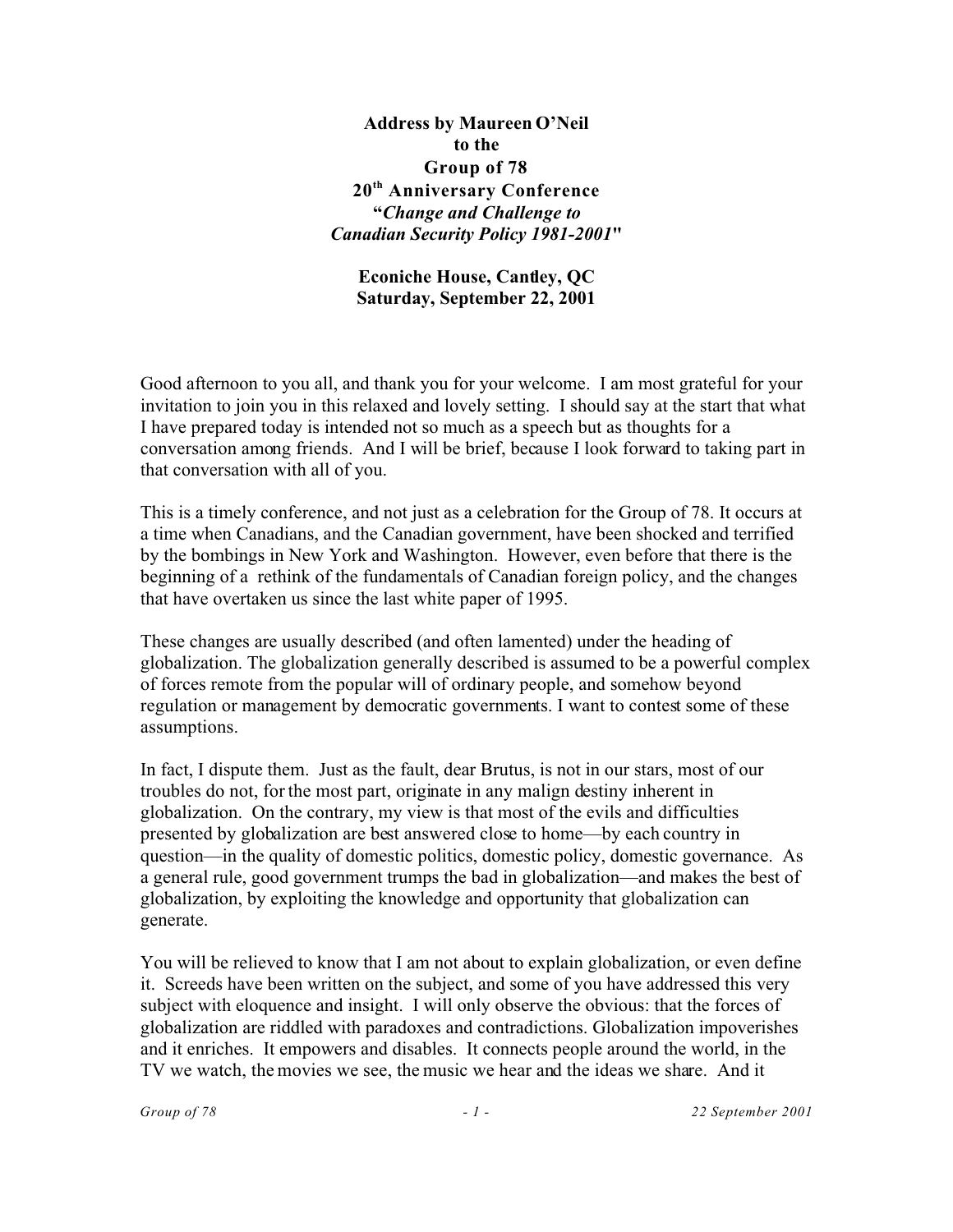divides people too—generation from generation, fundamentalists from modernists, secessionists from centralizers, poor from rich. And it provides rich opportunities for both good and evil.

That is all to say that globalization is neither monolithic nor irresistible. Its features are alterable, remediable, and even in some respects reversible. The very power of globalizing action tends to inspire reaction. Certainly in the democracies, there is now a strong countervailing voice insisting—as Denis Stairs has written—that "governments have obligations that go far beyond the service of freewheeling economic exchange," and that they have, as Stairs put it, "a responsibility to deal also with the individual and communal casualties" of global capitalism.

And here I return to my main point. Rescuing the casualties of globalization—and, I would add, benefitting from the rich opportunities—will hang principally on the quality of domestic governance, including the will and capacity to deal with non-state actors. I hope we will come back to this in discussion. Much has been made of the so-called democratic deficit evident in international institutions, whether in the WTO or the IMF, or the G8 or the big transnational corporations. But for most of the world's people, the worst democratic deficit is the one that afflicts their own domestic governments.

With that in mind, let me turn specifically to the four important topics you have highlighted in the design of your conference: peace, economy, governance, and the environment.

Peace first. I would put this under the heading of "How times change". Two months ago there was an arresting story in the Globe and Mail about a growing new effort in the Pentagon to develop a non-lethal weapons program. Research is still in its early stages. But the U.S. Department of Defence is experimenting with things like stink bombs that would break up crowds without hurting anybody; sticky-foam throwers, that immobilize their targets with stuff described by one officer as "like bubble-gum, sort of"; and grenade launchers, modified to fire little rubber balls or beanbags. All this was explained by a Marine captain quoted by the Globe. "The world," he said, "has become a much more humanitarian place for everybody." It's truly a new world when the Pentagon applies its vast resources to the deployment of bad smells and rubber balls.

Even though the people working on this are surely not getting a hearing now, this little story demonstrates two truths, I think. The first is that huge and powerful institutions actually *do* change, no matter how reluctantly. And if we had been talking right after Genoa, I might have said this shows that. The second is that even the Pentagon has come to perceive the new threats it faces. It is not news to the Group of 78 that this is the world of Somalia and Rwanda, Kosovo and Timor, and Afghanistan. It is a world where threats to the peace, more often than not, are rooted in failures of domestic governance or in effective ways to manage local issues of peace and equity and justice. The remedies to these failures, and this was even apparent in George Bush's last speech, are not 'traditionally" military, even as response or retribution. Instead, they summon us to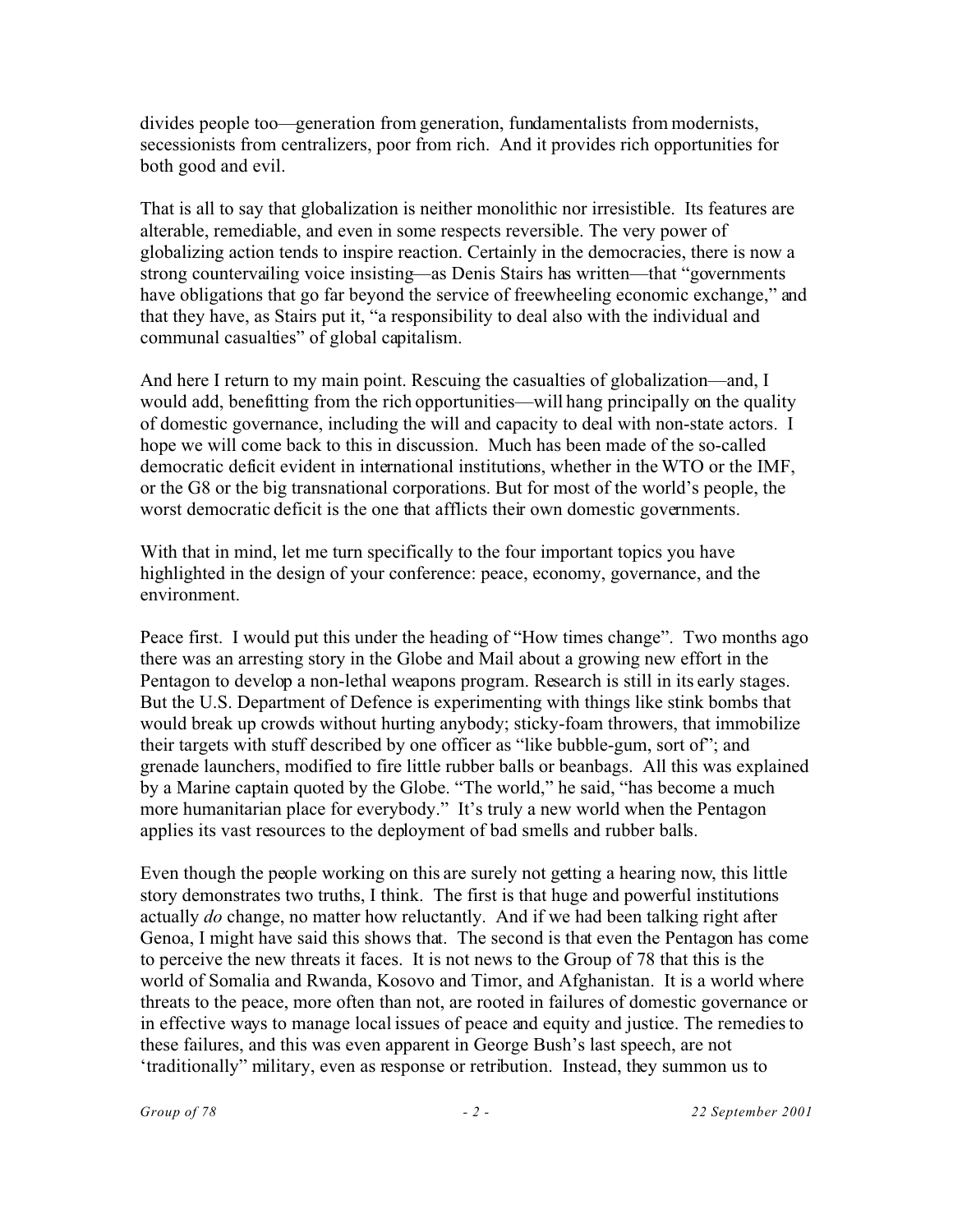better ways of governance and to dramatically increase serious thinking about dealing with the continued preaching of hatred. We have thought more about the aftermath of targetting groups or categories of poepole. But not whole nations.

For the former, a legacy of World War II, that means new or improved international institutions—more open, more responsive, more effective. I'm thinking of the International Criminal Court, or the changing norms of impunity for the likes of Pinochet and Milosevic. But for the latter, it surely means developing stronger and more legitimate rules of international intervention and redefinitions internationally of the common prohibition in domestic law against uttering threats—saying "I want to kill you" can bring a criminal charge here.

But these threats to the peace concentrate our minds especially on the development of sustainable democratic government. To put it plainly, people need an effective and knowledgeable say in the institutions that govern their lives. This is a matter of fairness, and of function. Fairness, because a poor person is just as entitled to a voice in the affairs of governance as any well-connected rich person. Function, because government that is open, participatory and accountable in its deliberations and decisions simply works better.

We know all too well the outcomes of bad and undemocratic governance: economic decline, bloody conflict, environmental ruin, and the advent of closed systems like radical religions that reject the ordinary—I commend Ian Brown's article in this morning's Globe. These are failures that cannot be corrected without a broader and better-informed participation by people in their own governments. And exclusionary religion rejects government, viz. Christina fundamentalists. And democratic government has a special relevance to conflict prevention. I refer you to the research of Bruce Russett and others on the "democratic peace," and the compelling finding that settled and stable democracies by and large don't make war on each other.

As for domestic peace, a successful democracy practically by definition is a country that has created the capacity to protect and advance human rights, foster equality, and encourage peaceful change in its political and economic life. Building that capacity constitutes an important part of development—and ought to become a larger part of Canadian foreign policy and development assistance. We have done significant experimenting now and need to understand what we have learned. But we have not really tackled religion and I am anxious to hear what your thought are on that.

The second topic highlighted for this conference is the economy—embracing issues of poverty, equality and population. Here too, the impact of globalization on a particular society or community depends crucially on the quality of domestic policy. I don't exaggerate when I say that domestic policy and governance can make *all* the difference in the local effects of globalization.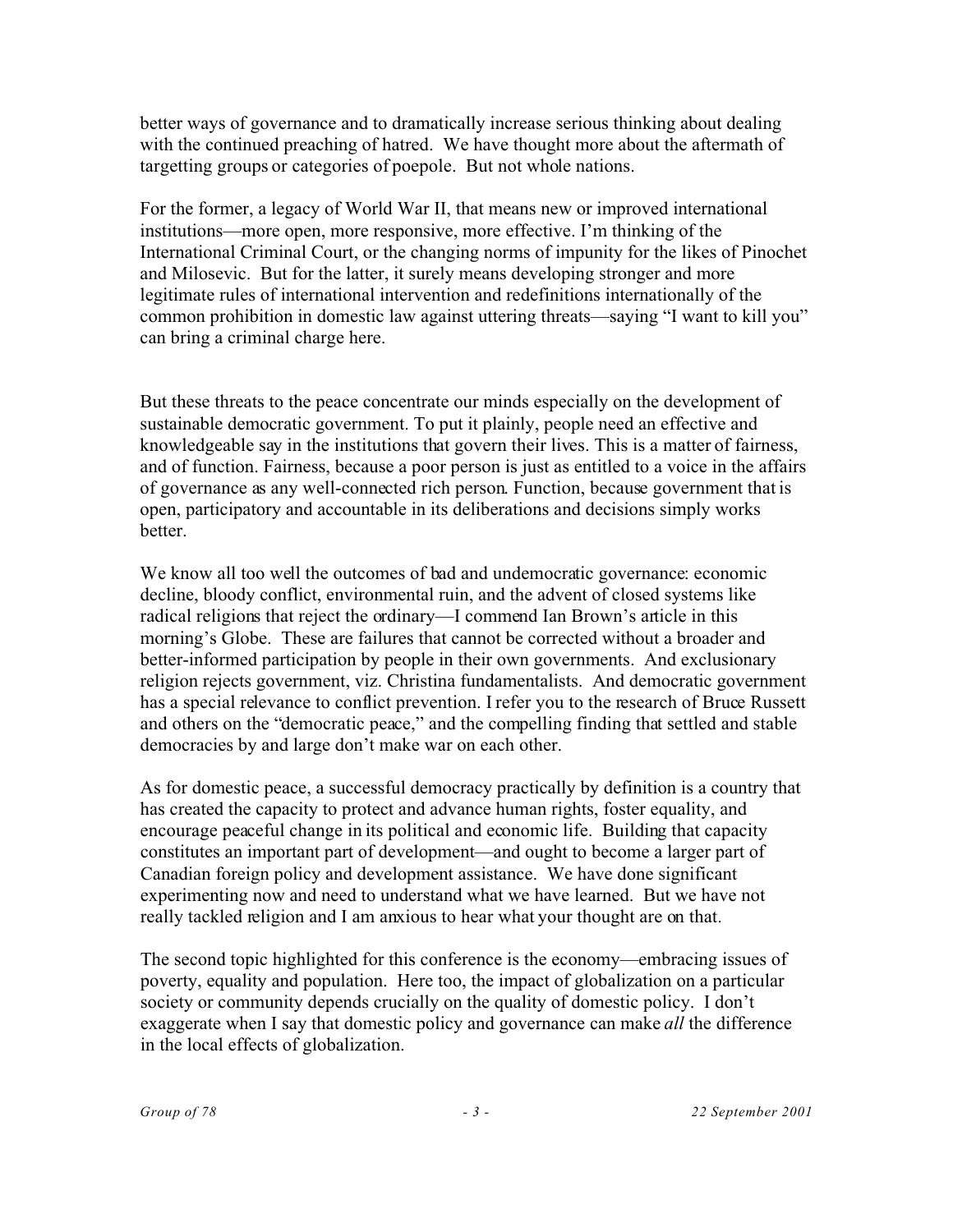The overwhelming weight of empirical research—some of it supported by IDRC confirms this proposition. Let me quickly cite two examples.

In Latin America, we and others have underwritten research exploring the effects of trade and investment liberalization on environmental quality. As you know, the polemics on this issue have been fierce. One side argues that freer trade and capital flows spawn higher industrial production, more intensive resource exploitation, and competitive incentives to relax environmental standards and enforcement. The other side contends that trade brings competition, therefore more efficiency and less waste; that it brings access to clean technologies; that it leads to higher incomes, stronger political demand for environmental standards, and greater capacity to secure those standards.

Who's right? The research so far shows that these causal connections can cut either way. The difference, judging by all available evidence, lies in the quality of domestic government. Policy-making that is transparent, participatory and informed yields the best results.

Another example: Originally in the Philippines and now in more than a dozen countries across Asia and West Africa, IDRC has supported a project of research, training and policy advice on the impact of trade and other macroeconomic policies on the local wellbeing of communities. Here we are concerned mainly with the effects of policy on the poorest and most vulnerable in any society. (It is a project known by the acronym MIMAP, for Micro Impacts of Macroeconomic and Adjustment Policies.) Again to summarize, the latest findings in this work are that trade liberalization itself has much less impact on poverty than specially targeted domestic tax policy. In other words, macro-policy can be modified to mitigate the harms of liberalization, and to distribute the gains more fairly. To repeat myself: Globalization and economic liberalization are not necessarily impoverishing forces. These are forces that can serve to reduce poverty, given the right kinds of governance. Putting things the other way round, poverty reduction is recognized more and more as an issue of good governance.

This brings me directly to the third topic specified for your conference: governance itself, at the UN and elsewhere. I will tell you frankly that I find it hard to expect, as a generality, that the UN will consistently do the right thing (as we Canadians see it) while the Security Council is structured as it is, and while so many of the UN's member governments remain non-democratic. Prospects for Security Council reform (on which I claim no expertise) seem to me unlikely insofar as they require amendments to the UN Charter. At the same time, procedural reforms of transparency and agenda-setting—on which Canada has been commendably active—are all to the good, however limited they may be.

From these rudimentary facts I draw two proposals. First, Canadian energies at the UN should aim to enlist the support of the quick-witted and the vigorous among other UN delegations. I say this because most governments lack either the resources or the interest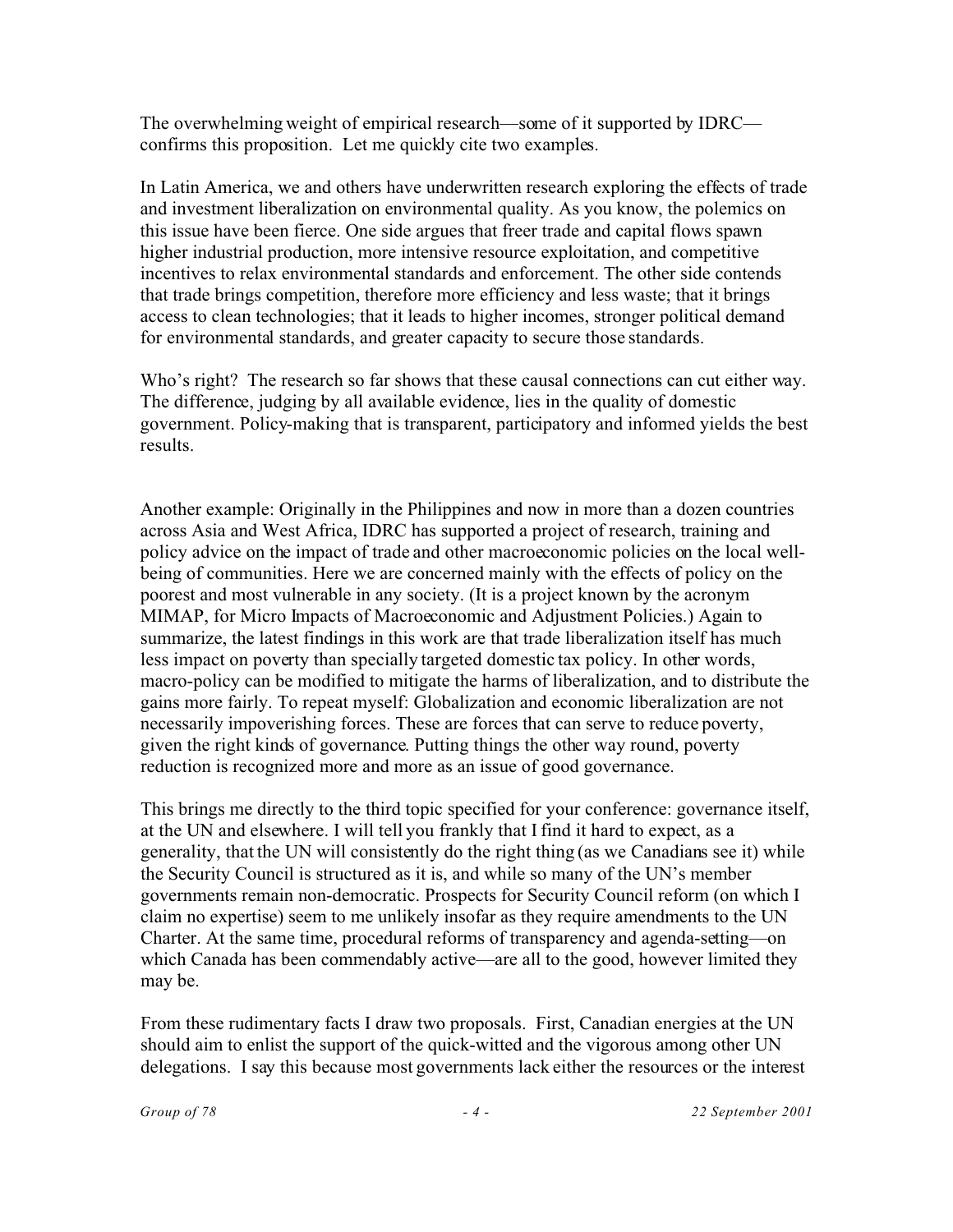(or both) for sustained attention to UN diplomacy. This places a very high premium on the personal talents and inclinations of ambassadors on post in New York. They are not, most of them, getting useful telegrams of analysis and information from home; they're on their own. But the best of them can be signed up in willing coalitions with Canada and others, on the side of innovation and activism.

My second proposal is simply this: To the degree that governments improve nationally, so will the UN. For example, as more governments build civil services based on merit instead of patronage, the UN too can build a genuinely merit-based civil service. And as the UN's own capacity thereby improves, so member governments will find reason to fund it more adequately. All of which makes an argument for persistent support of UN operational reforms—and an acknowledgement that our support will have to be patient.

The final topic you have highlighted for discussion is the environment. And in this realm we see perhaps the most dramatic demonstration that our futures will be determined by the quality of our governance. I have already stressed the decisive importance of domestic governance in these matters; I will not belabour the point. In addition, however, environmental issues raise urgent questions of transborder governance. Nowhere is this shared challenge more pressing than in the case of global warming.

Indeed, the science, economics and politics of climate change illustrate our approaches to international governance at their worst—and at their most promising. The Kyoto Protocol should be taken as instructive evidence that bad process yields bad effects: governments making ill-informed and ill-prepared commitments that could not be kept. In the latest agreement on implementation, we might have barely saved ourselves from our own earlier mistakes. That remains to be seen. But the fact of those procedural mistakes is undeniable, whether one supports the objectives of the treaty or not.

For a much better example of process, I would simply mention the Intergovernmental Panel on Climate Change—the IPCC. The IPCC was first set up in 1988, by the World Meteorological Organization and UNEP, the UN Environment Program. As its name says, this is a panel of governments. But what is interesting about the IPCC is that it brings together a potent mix of government experts, academics and NGOs, in a network of information-gathering and analysis. The role of the IPCC, in other words, is to inform policy-making with the extremely scarce resource of agreed facts and tested analyses—all bearing on human-caused climate change.

I describe the IPCC because I believe this sort of purpose-built network—crossing disciplines and borders to get at the facts and develop consensus—represents an important new phenomenon of governance. This is governance that goes beyond governments, to be better informed, more inclusive, more legitimate and more successful. This is the kind of network that negotiated and now implements the Landmines Treaty. Another remarkably productive network has been developing better policies and procedures for deciding on the construction of big dams, for hydro and irrigation. And to mention one more example, I've been involved in a network known as International